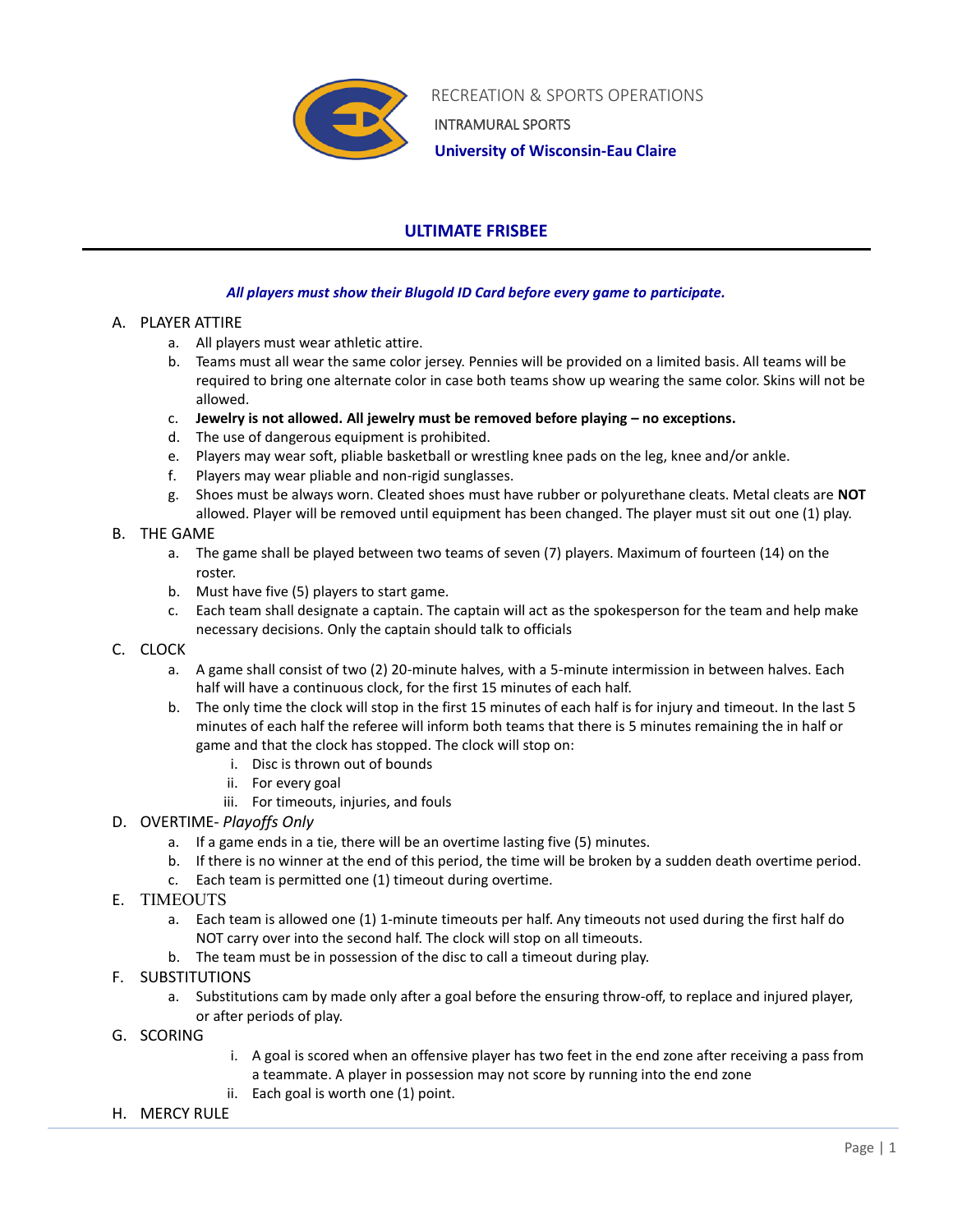a. The game shall end if one team is ahead by eight (8) goals or more at halftime or anytime thereafter.

## I. PLAYER CONDUCT

- a. Abusive or insulting language, acts of unfair play, and managers, coaches, or substitutes on the field of play will result in suspension.
- b. Team conduct will be registered, by the officials, following the game, on a 1 to 6 scale.
- c. A team will be made ineligible for the playoffs if their sportsmanship score is less than a 4
- J. POSESSION
	- a. The winner of the pre-game toss shall have the first choice of the following options: A) offense or defense or B) which goal to defend.

## K. TEAM BOX

- a. Only players and one (**1**) coach may be in the box behind the net (team bench).
- b. All other fans and spectators must remain in the spectator viewing areas designated by the Competitive Sports staff.
	- i. Any player, coach, or fan that interferes with the play of the game is subject to a technical foul or removal from the playing area.
- L. DEFINITION OF PLAYING TERMS
	- a. Throw-Off:
		- i. Play begins with the throw-off. The captains of the two teams will flip a coin to determine which team will throw or receive, or choice of goal. The teams shall alternate throw-offs at the beginning of each period. All players must be on or behind their own goal line until the disc is released by the throwing team. The receiving team must stand on their own goal line without changing relative position.
	- b. A player on the goal line throws the disc towards the opposing team. As soon as the disc is released, all players may cross the goal lines.
		- i. No player on the throwing team may touch the disc in the air or before it is touched by a member of the receiving team.
	- c. The receiving team may catch the disc or allow it to fall to the ground untouched. If a member of the receiving team successfully catches the throw-off, that player has possession at that point. If the receiving team touches the disc and fails to catch it, the team which threw-off gains possession of the disc where it is stopped. If the disc is allowed to fall untouched to the ground, the receiving team has possession where it is stopped.
	- d. The disc must land within the boundaries of the playing field on the throw-off. If it does not, the receiving team has the option to take the disc where it went out of bounds or to have the disc re-thrown. Each time a goal is scored, the teams switch the direction of their attack, and the team which scored throws-off the disc on the signal of the receiving team.
	- e. Game Play and Movement of the Disc:
		- i. The team which has possession of the disc must attempt to move the disc into position to score a goal. A player may propel a disc in any way he/she wishes.
		- ii. **The disc may never be handed from player to player**. In order for the disc to move from one player to another it must at some time be in the air.
	- f. No player may run, walk, or take steps while in possession of the disc. The momentum of the receiver, however, must be taken into consideration. Should a player take steps obviously not required to stop motion, play stops and the player returns to the point where he gained possession and play resumes when both teams are ready.
	- g. The player in possession may pivot on one foot, as in basketball. The thrower may not change his/her pivot foot at any time.
		- i. **Only one player may guard the person in possession of the disc**. The disc may not be wrenched from the grasp of an opposing player or knocked from his/her hand.
	- h. The defensive team gains possession of the disc whenever the offensive team's pass is incomplete, intercepted, knocked down, or goes out-of-bounds. A rolling or sliding disc may be stopped by any player but may not be advanced in any direction. After the disc is stopped, no defensive player may touch it. Possession is gained at the point where the disc is stopped. Any member of the team gaining possession of the disc may throw it. A player may catch his own throw if the disc has been touched by another player during its flight. Bobbling to gain control is permitted but tipping to oneself is not allowed.